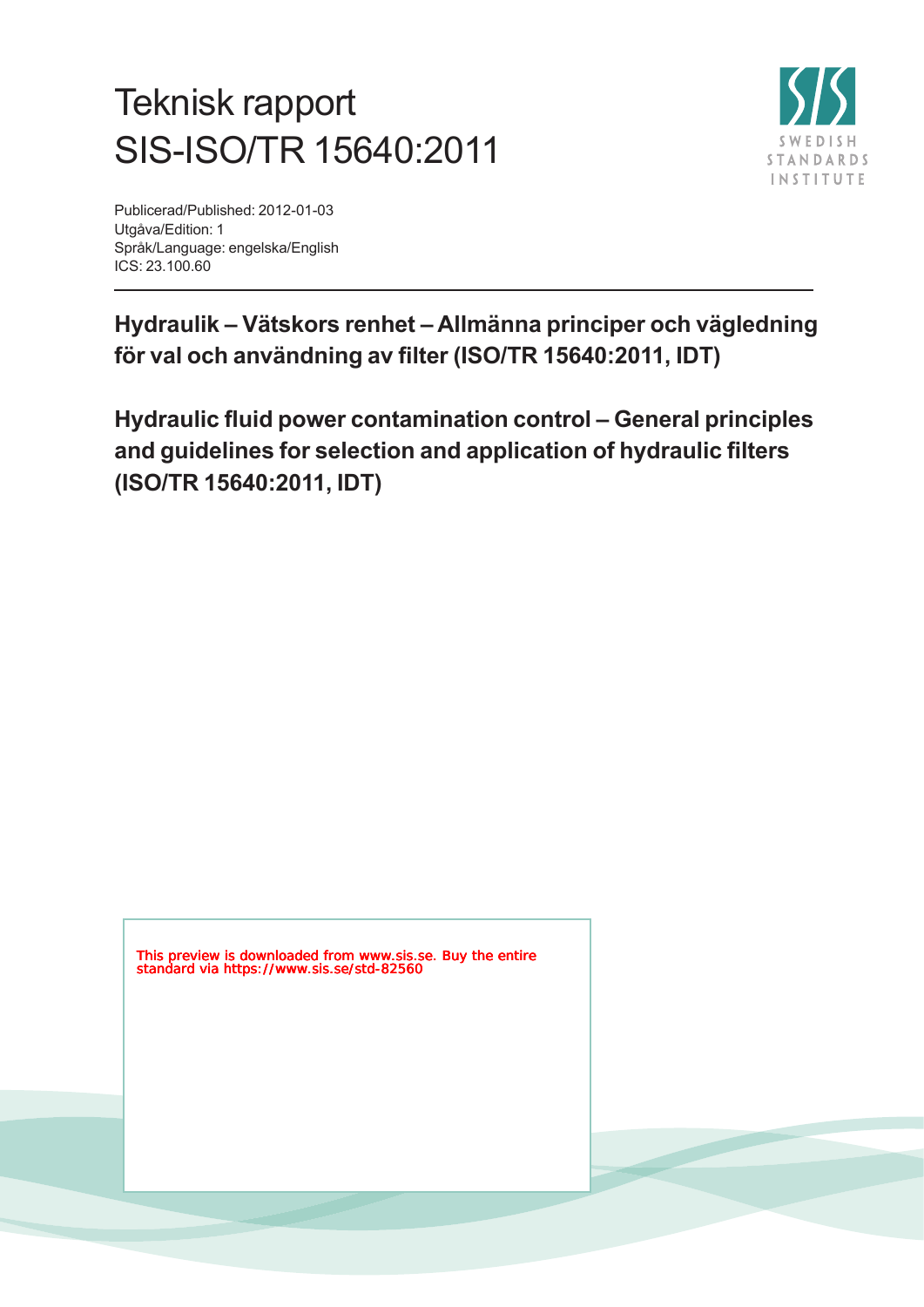## Standarder får världen att fungera

*SIS (Swedish Standards Institute) är en fristående ideell förening med medlemmar från både privat och offentlig sektor. Vi är en del av det europeiska och globala nätverk som utarbetar internationella standarder. Standarder är dokumenterad kunskap utvecklad av framstående aktörer inom industri, näringsliv och samhälle och befrämjar handel över gränser, bidrar till att processer och produkter blir säkrare samt effektiviserar din verksamhet.* 

#### **Delta och påverka**

Som medlem i SIS har du möjlighet att påverka framtida standarder inom ditt område på nationell, europeisk och global nivå. Du får samtidigt tillgång till tidig information om utvecklingen inom din bransch.

#### **Ta del av det färdiga arbetet**

Vi erbjuder våra kunder allt som rör standarder och deras tillämpning. Hos oss kan du köpa alla publikationer du behöver – allt från enskilda standarder, tekniska rapporter och standardpaket till handböcker och onlinetjänster. Genom vår webbtjänst e-nav får du tillgång till ett lättnavigerat bibliotek där alla standarder som är aktuella för ditt företag finns tillgängliga. Standarder och handböcker är källor till kunskap. Vi säljer dem.

#### **Utveckla din kompetens och lyckas bättre i ditt arbete**

Hos SIS kan du gå öppna eller företagsinterna utbildningar kring innehåll och tillämpning av standarder. Genom vår närhet till den internationella utvecklingen och ISO får du rätt kunskap i rätt tid, direkt från källan. Med vår kunskap om standarders möjligheter hjälper vi våra kunder att skapa verklig nytta och lönsamhet i sina verksamheter.

**Vill du veta mer om SIS eller hur standarder kan effektivisera din verksamhet är du välkommen in på www.sis.se eller ta kontakt med oss på tel 08-555 523 00.**

## Standards make the world go round

*SIS (Swedish Standards Institute) is an independent non-profit organisation with members from both the private and public sectors. We are part of the European and global network that draws up international standards. Standards consist of documented knowledge developed by prominent actors within the industry, business world and society. They promote cross-border trade, they help to make processes and products safer and they streamline your organisation.*

#### **Take part and have influence**

As a member of SIS you will have the possibility to participate in standardization activities on national, European and global level. The membership in SIS will give you the opportunity to influence future standards and gain access to early stage information about developments within your field.

#### **Get to know the finished work**

We offer our customers everything in connection with standards and their application. You can purchase all the publications you need from us - everything from individual standards, technical reports and standard packages through to manuals and online services. Our web service e-nav gives you access to an easy-to-navigate library where all standards that are relevant to your company are available. Standards and manuals are sources of knowledge. We sell them.

#### **Increase understanding and improve perception**

With SIS you can undergo either shared or in-house training in the content and application of standards. Thanks to our proximity to international development and ISO you receive the right knowledge at the right time, direct from the source. With our knowledge about the potential of standards, we assist our customers in creating tangible benefit and profitability in their organisations.

**If you want to know more about SIS, or how standards can streamline your organisation, please visit www.sis.se or contact us on phone +46 (0)8-555 523 00**



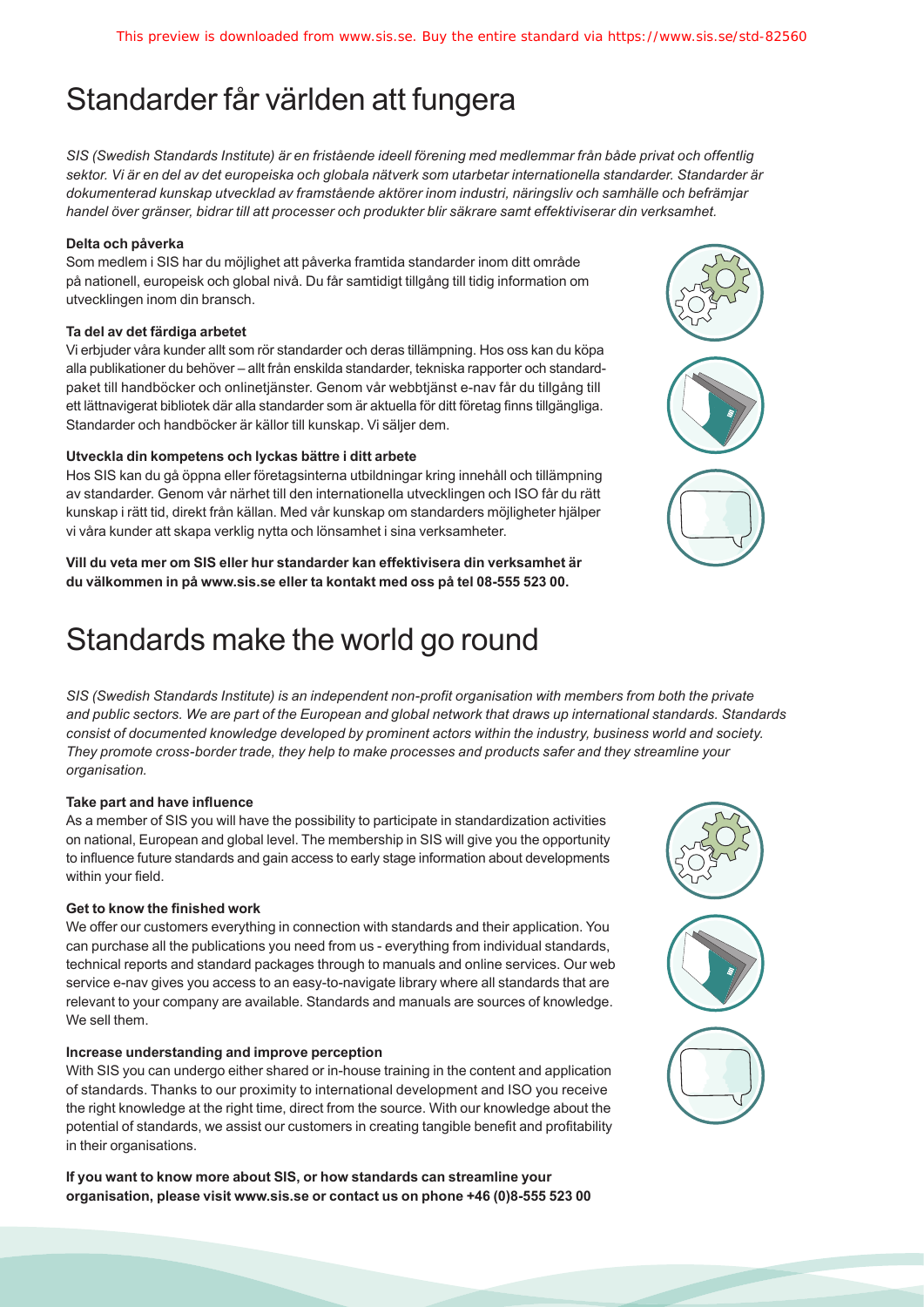Denna tekniska rapport är inte en svensk standard. Detta dokument innehåller den engelska språkversionen av ISO/TR 15640:2011.

This Technical Report is not a Swedish Standard. This document contains the English version of ISO/TR 15640:2011.

© Copyright/Upphovsrätten till denna produkt tillhör SIS, Swedish Standards Institute, Stockholm, Sverige. Användningen av denna produkt regleras av slutanvändarlicensen som återfinns i denna produkt, se standardens sista sidor.

© Copyright SIS, Swedish Standards Institute, Stockholm, Sweden. All rights reserved. The use of this product is governed by the end-user licence for this product. You will find the licence in the end of this document.

*Upplysningar om sakinnehållet i detta dokument lämnas av SIS, Swedish Standards Institute, telefon 08-555 520 00. Standarder kan beställas hos SIS Förlag AB som även lämnar allmänna upplysningar om nationell och internationell standard.*

*Information about the content of this document is available from the SIS. Swedish Standards Institute. telephone +46 8 555 520 00. Standards may be ordered from SIS Förlag AB, who can also provide general information about national and international standards.*

Dokumentet är framtaget av kommittén för Renhetsteknik, SIS/TK 108.

Har du synpunkter på innehållet i det här dokumentet, vill du delta i ett kommande revideringsarbete eller vara med och ta fram standarder inom området? Gå in på www.sis.se - där hittar du mer information.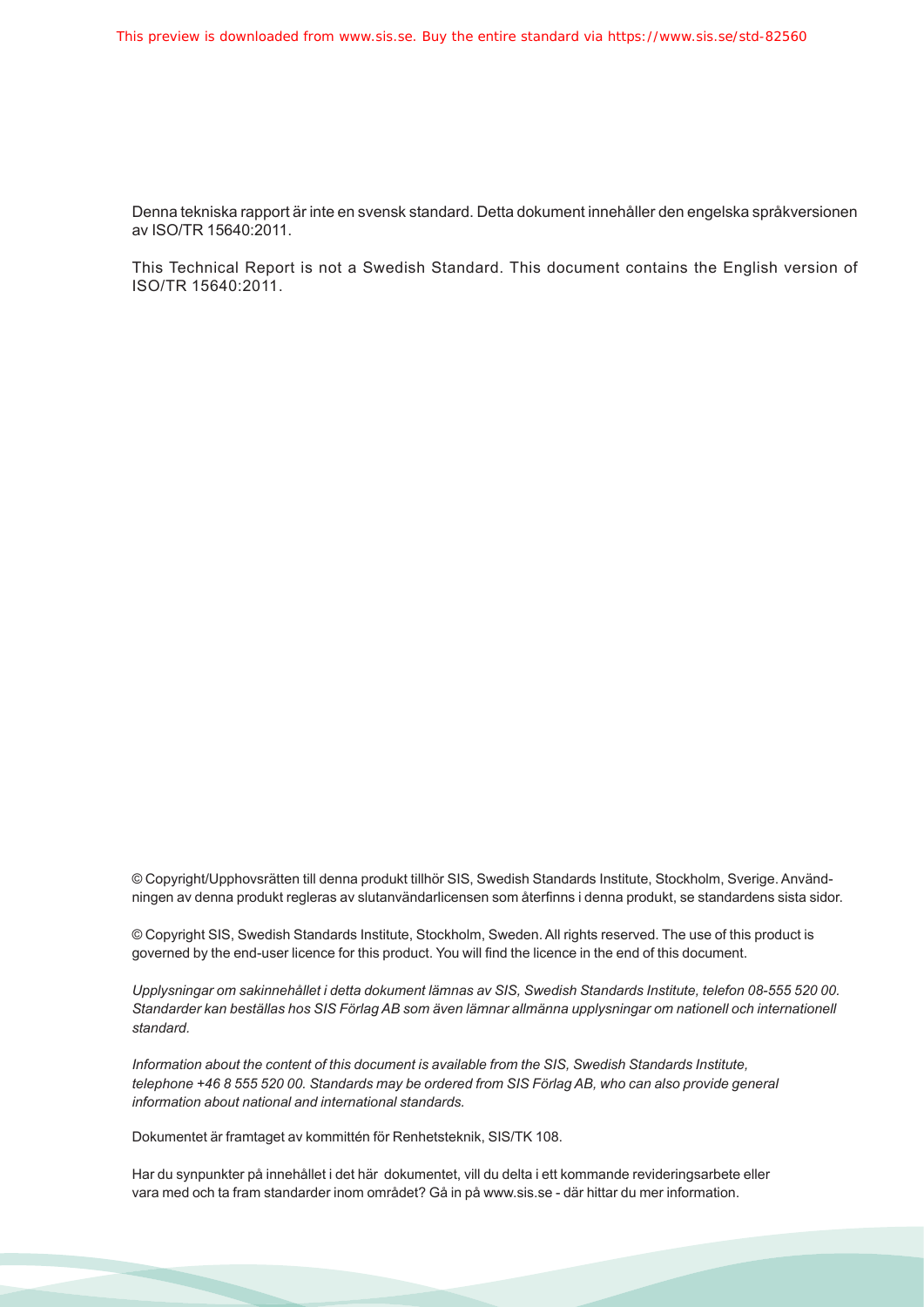This preview is downloaded from www.sis.se. Buy the entire standard via https://www.sis.se/std-82560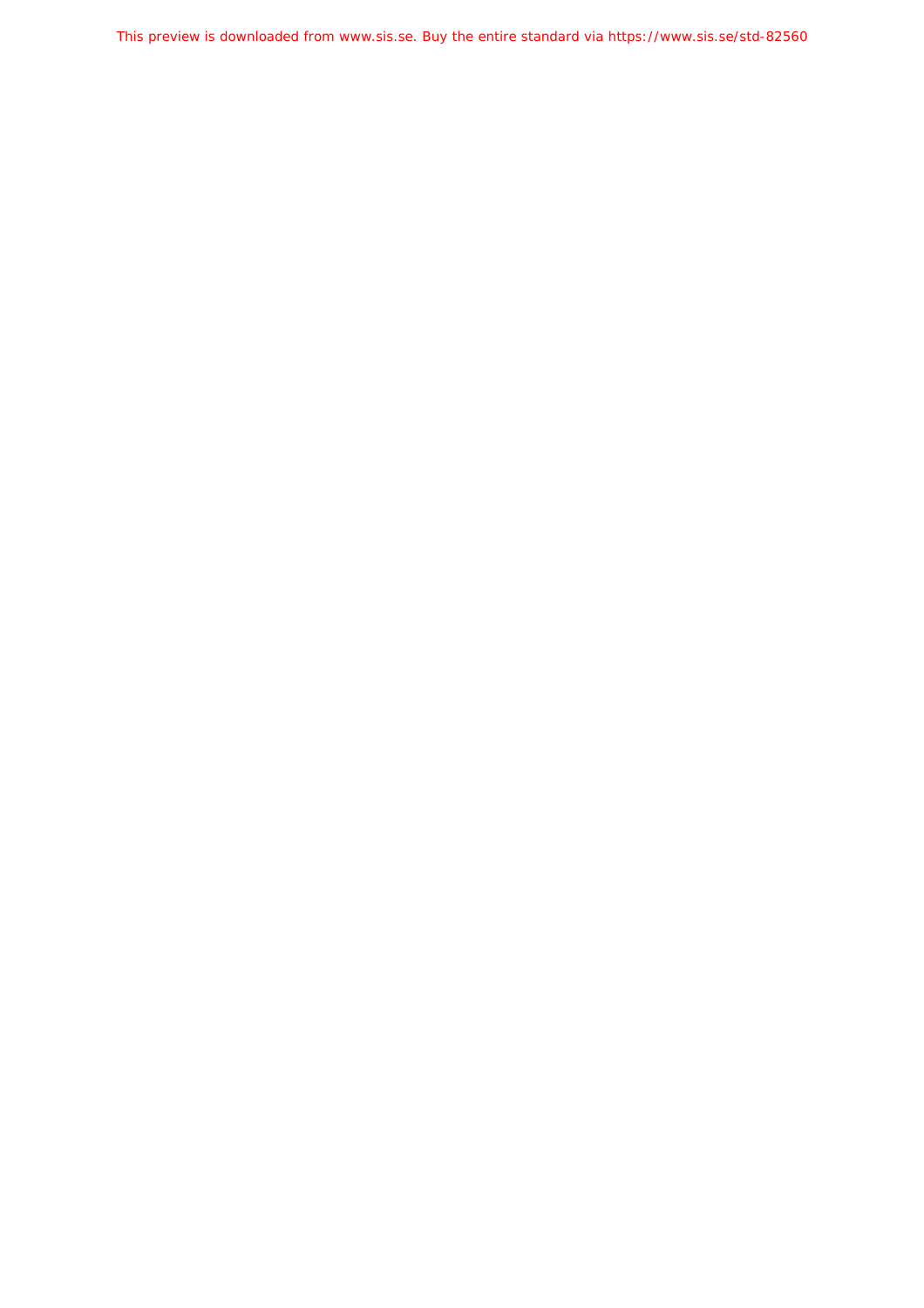## **Contents**

| 1              |  |  |  |  |  |  |
|----------------|--|--|--|--|--|--|
| $\mathbf{2}$   |  |  |  |  |  |  |
| 3              |  |  |  |  |  |  |
| 4              |  |  |  |  |  |  |
| 4.1            |  |  |  |  |  |  |
| 4.2            |  |  |  |  |  |  |
| 4.3<br>4.4     |  |  |  |  |  |  |
|                |  |  |  |  |  |  |
| 5<br>5.1       |  |  |  |  |  |  |
| 5.2            |  |  |  |  |  |  |
| 5.3            |  |  |  |  |  |  |
| 6              |  |  |  |  |  |  |
| 6.1            |  |  |  |  |  |  |
| 6.2<br>6.3     |  |  |  |  |  |  |
| $\overline{7}$ |  |  |  |  |  |  |
| 7.1            |  |  |  |  |  |  |
| 7.2            |  |  |  |  |  |  |
| 7.3            |  |  |  |  |  |  |
| 8              |  |  |  |  |  |  |
| 9              |  |  |  |  |  |  |
| 9.1            |  |  |  |  |  |  |
| 9.2<br>9.3     |  |  |  |  |  |  |
| 10             |  |  |  |  |  |  |
| 10.1           |  |  |  |  |  |  |
| 10.2           |  |  |  |  |  |  |
| 10.3           |  |  |  |  |  |  |
| 10.4           |  |  |  |  |  |  |
| 11<br>11.1     |  |  |  |  |  |  |
| 11.2           |  |  |  |  |  |  |
| 12             |  |  |  |  |  |  |
| 12.1           |  |  |  |  |  |  |
| 12.2           |  |  |  |  |  |  |
| 12.3           |  |  |  |  |  |  |
| 12.4<br>12.5   |  |  |  |  |  |  |
| 12.6<br>12.7   |  |  |  |  |  |  |
|                |  |  |  |  |  |  |
| 13             |  |  |  |  |  |  |
|                |  |  |  |  |  |  |
|                |  |  |  |  |  |  |

Page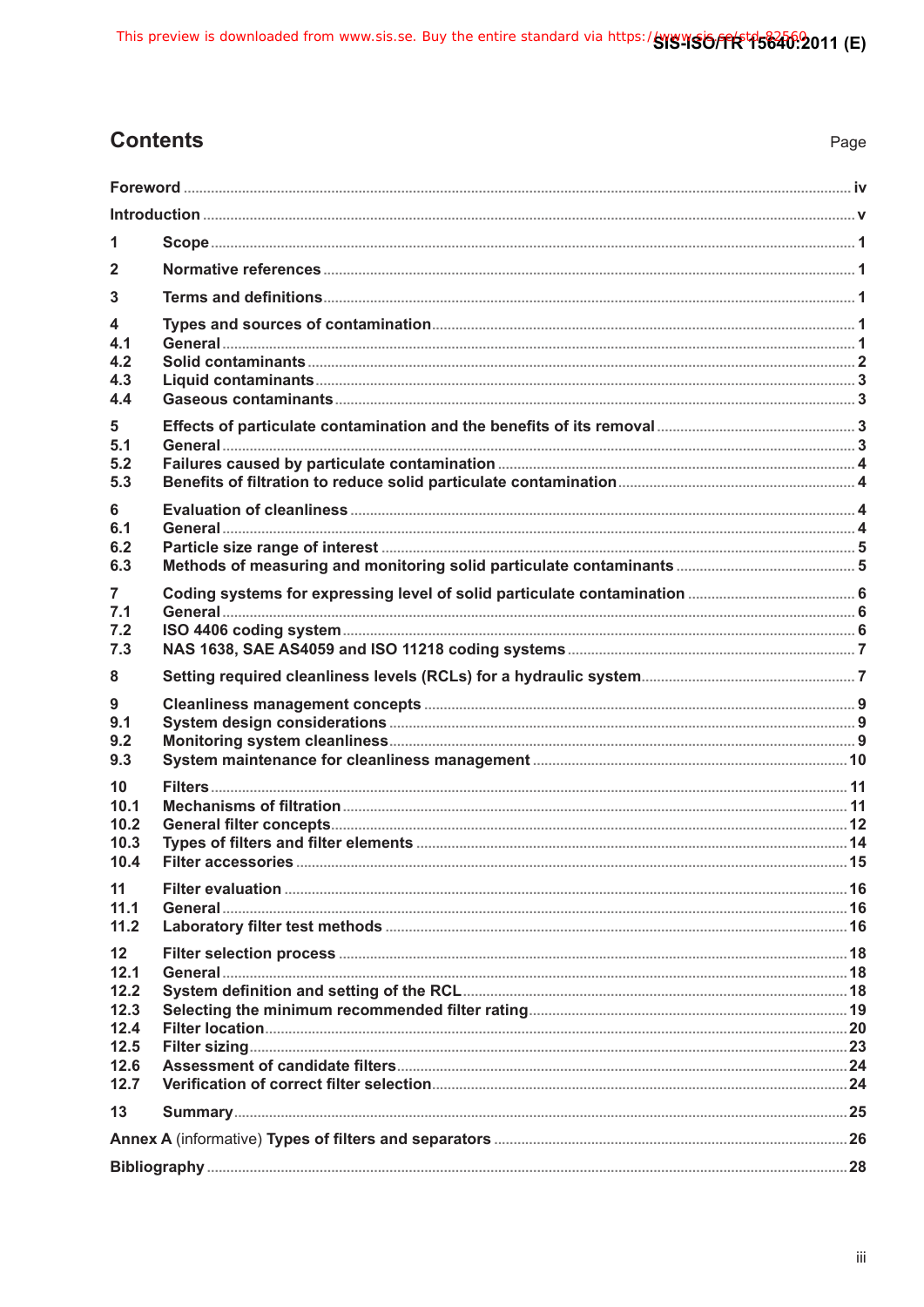## **Foreword**

ISO (the International Organization for Standardization) is a worldwide federation of national standards bodies (ISO member bodies). The work of preparing International Standards is normally carried out through ISO technical committees. Each member body interested in a subject for which a technical committee has been established has the right to be represented on that committee. International organizations, governmental and non-governmental, in liaison with ISO, also take part in the work. ISO collaborates closely with the International Electrotechnical Commission (IEC) on all matters of electrotechnical standardization.

International Standards are drafted in accordance with the rules given in the ISO/IEC Directives, Part 2.

The main task of technical committees is to prepare International Standards. Draft International Standards adopted by the technical committees are circulated to the member bodies for voting. Publication as an International Standard requires approval by at least 75 % of the member bodies casting a vote.

In exceptional circumstances, when a technical committee has collected data of a different kind from that which is normally published as an International Standard ("state of the art", for example), it may decide by a simple majority vote of its participating members to publish a Technical Report. A Technical Report is entirely informative in nature and does not have to be reviewed until the data it provides are considered to be no longer valid or useful.

Attention is drawn to the possibility that some of the elements of this document may be the subject of patent rights. ISO shall not be held responsible for identifying any or all such patent rights.

ISO/TR 15640 was prepared by Technical Committee ISO/TC 131, *Fluid power systems*, Subcommittee SC 6, *Contamination control*.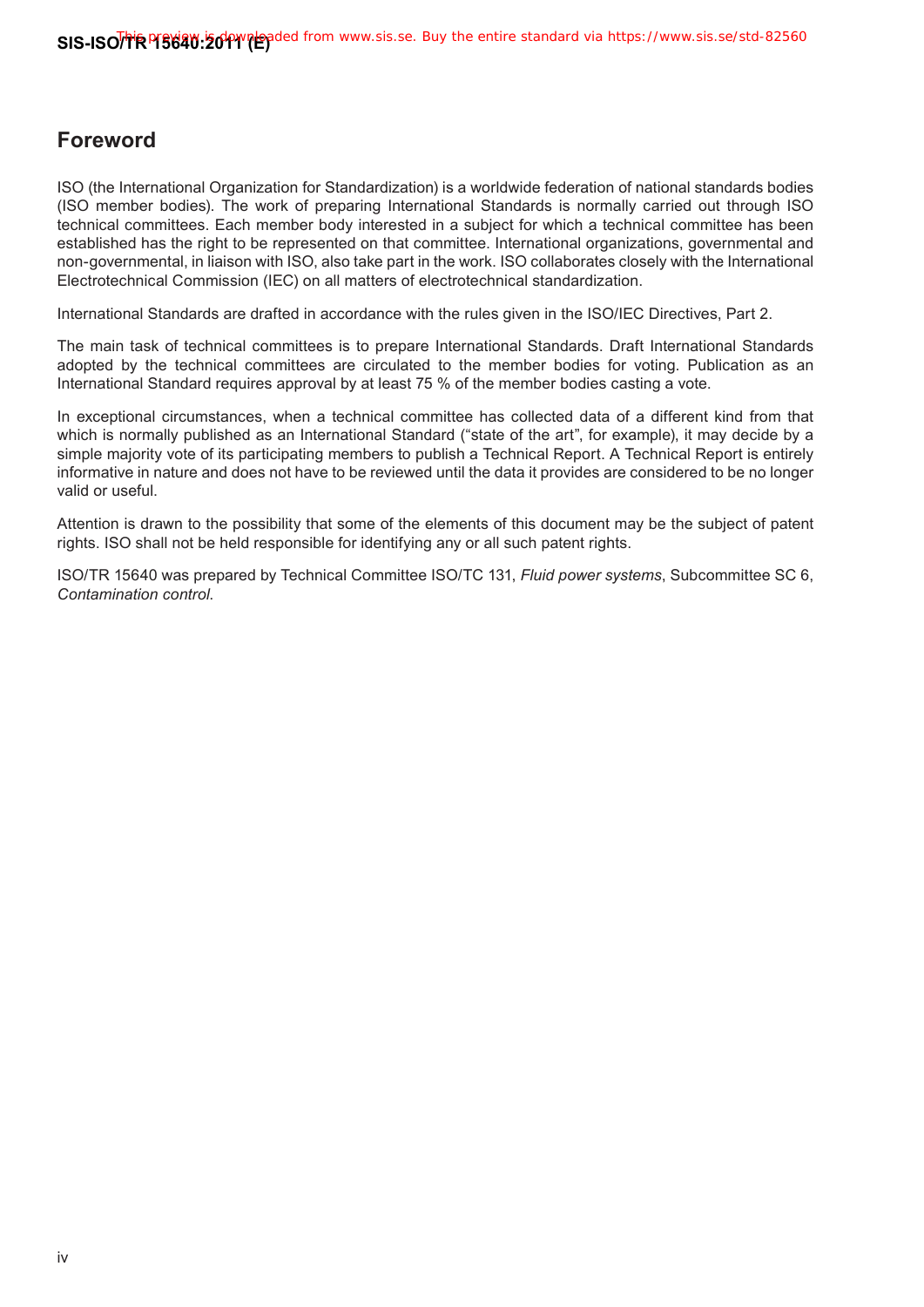## <span id="page-6-0"></span>**Introduction**

Hydraulic systems transmit power by means of a pressurized liquid in a closed circuit. Foreign materials or contaminants present in the fluid can circulate around the system, cause damage to the component surfaces, and reduce the efficiency, reliability and useful life of the system. Hydraulic filters are provided to control the number of particles circulating within the system to a level that is commensurate with the degree of sensitivity of the components to the contaminant, and the reliability and durability objectives of the hydraulic system.

The selection and application of filters takes into account the filter design and performance, the system design and function, the required cleanliness level (RCL), the severity of the system operation and the standard of maintenance. The only way to confirm whether the correct filter has been selected is to monitor the cleanliness level in the fluid, and the reliability and durability of the system.

These guidelines are intended to introduce the concepts of cleanliness management and filter selection and application to both system designers and users. Although this guide cannot make one an expert on filter selection and use, it does seek to educate and thereby assist the reader in making informed decisions about filtration, and to improve the communication process.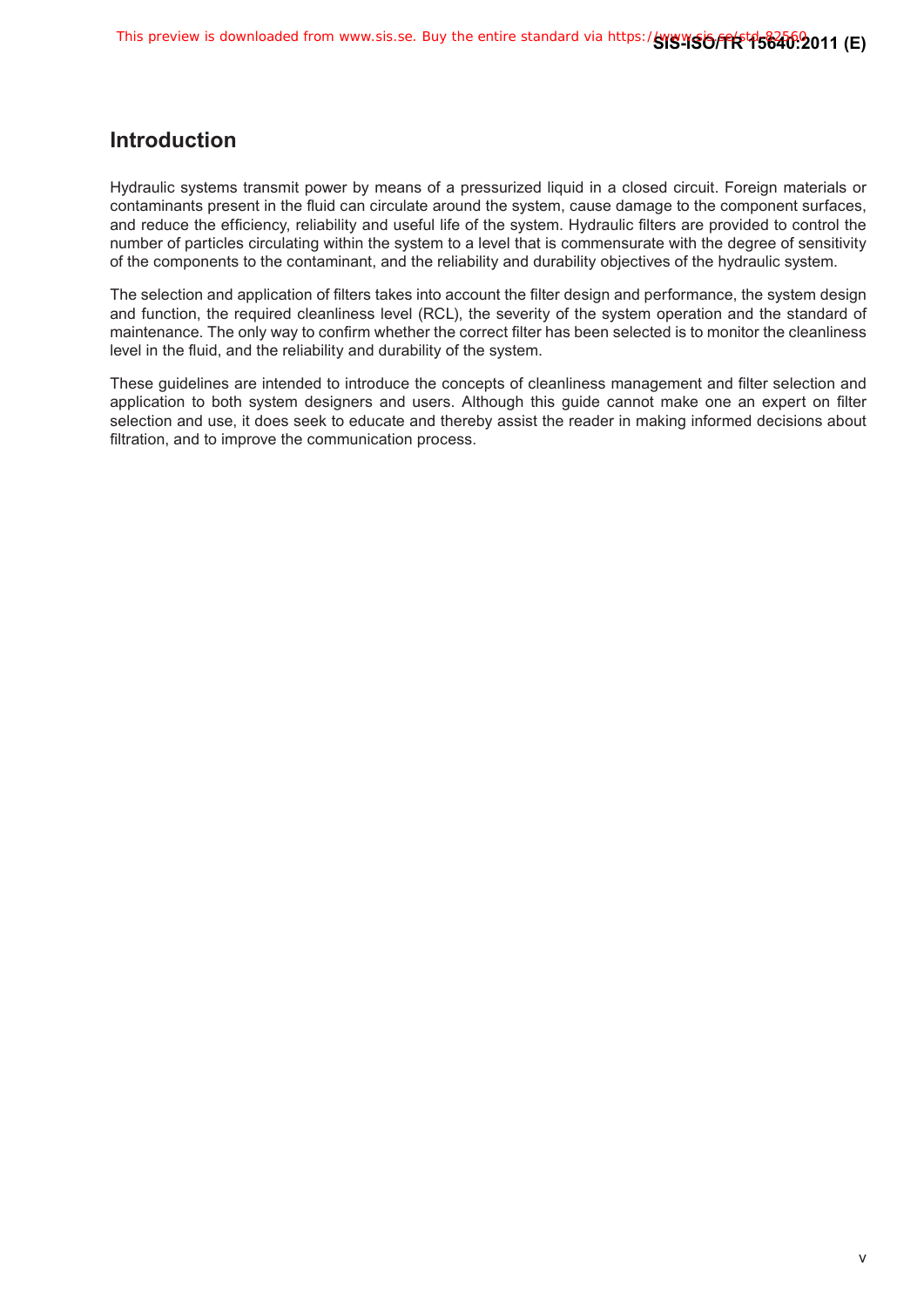<span id="page-7-0"></span>SIS-ISO<sup>F</sup>TR 15640:5041 (E) and www.sis.se. Buy the entire standard via https://www.sis.se/std-82560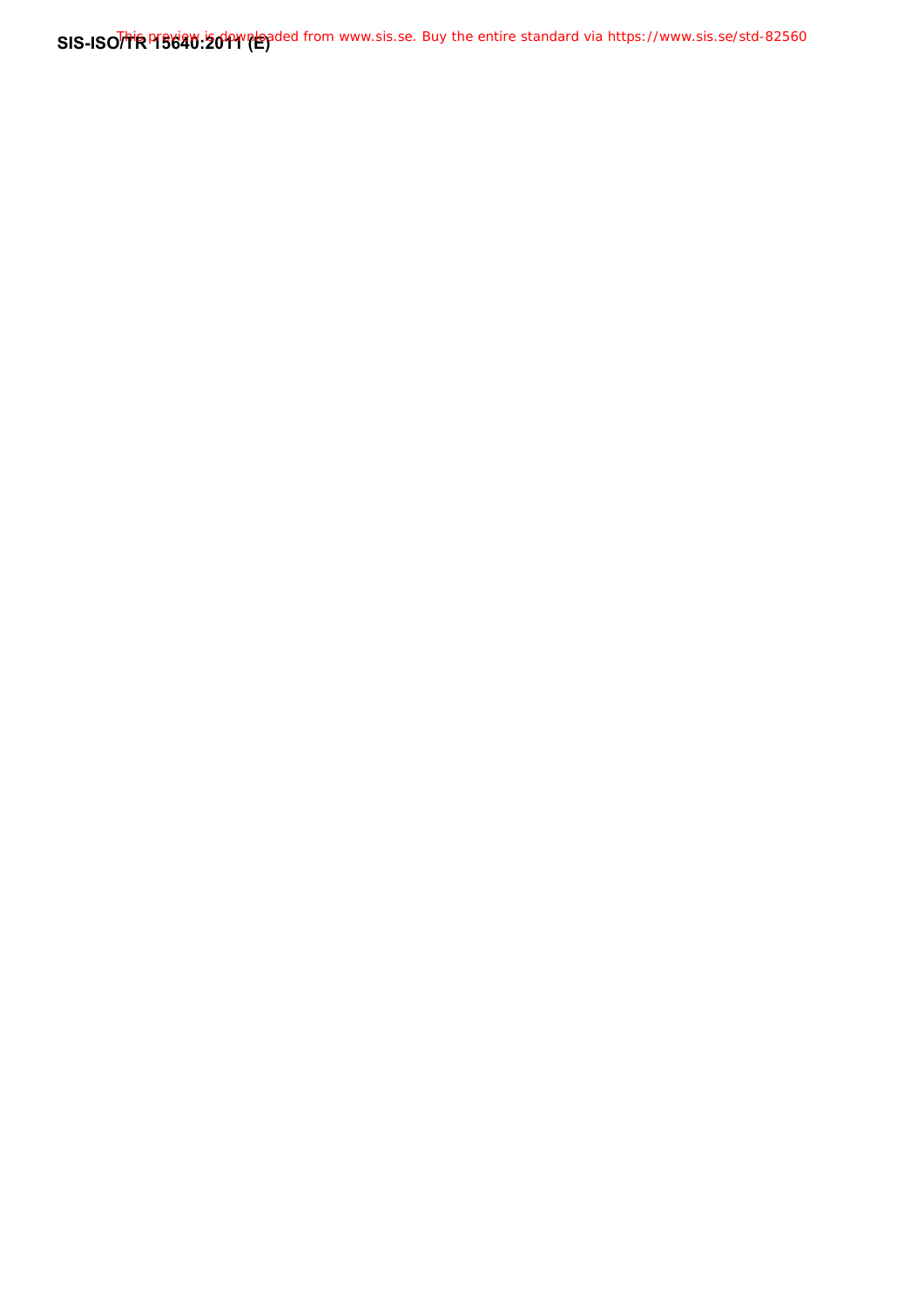## <span id="page-8-0"></span>**Hydraulic fluid power contamination control — General principles and guidelines for selection and application of hydraulic filters**

## **1 Scope**

This Technical Report is applicable to contamination control principles for hydraulic fluid power systems and includes guidelines for the selection and application of hydraulic filters. Although control of non-particulate contamination, e.g. air, water and chemicals, is important, and is briefly discussed, the primary focus of this Technical Report is the control of particulate contamination and the selection and application of filters for that function.

### **2 Normative references**

The following referenced documents are indispensable for the application of this document. For dated references, only the edition cited applies. For undated references, the latest edition of the referenced document (including any amendments) applies.

ISO 5598, *Fluid power systems and components — Vocabulary*

NOTE The other documents mentioned and referenced in this document in a non-normative way are listed in the Bibliography.

#### **3 Terms and definitions**

For the purposes of this document, the terms and definitions given in ISO 5598 and the following apply.

#### **3.1**

#### **contaminant**

any material or combination of materials (solid, liquid or gaseous) that can adversely affect the system

#### **3.2**

#### **ingression**

introduction of environmental contamination into the system

NOTE Contamination introduced through ingression is referred to as ingressed contamination.

#### **3.3**

#### **filter medium**

part of the filter structure that removes and retains contaminant

#### **3.4**

#### **filter media**

collective layers that make up a filter element

## **4 Types and sources of contamination**

### **4.1 General**

Contaminants in a hydraulic fluid are any material or combination of materials (solid, liquid or gaseous) that can adversely affect the system.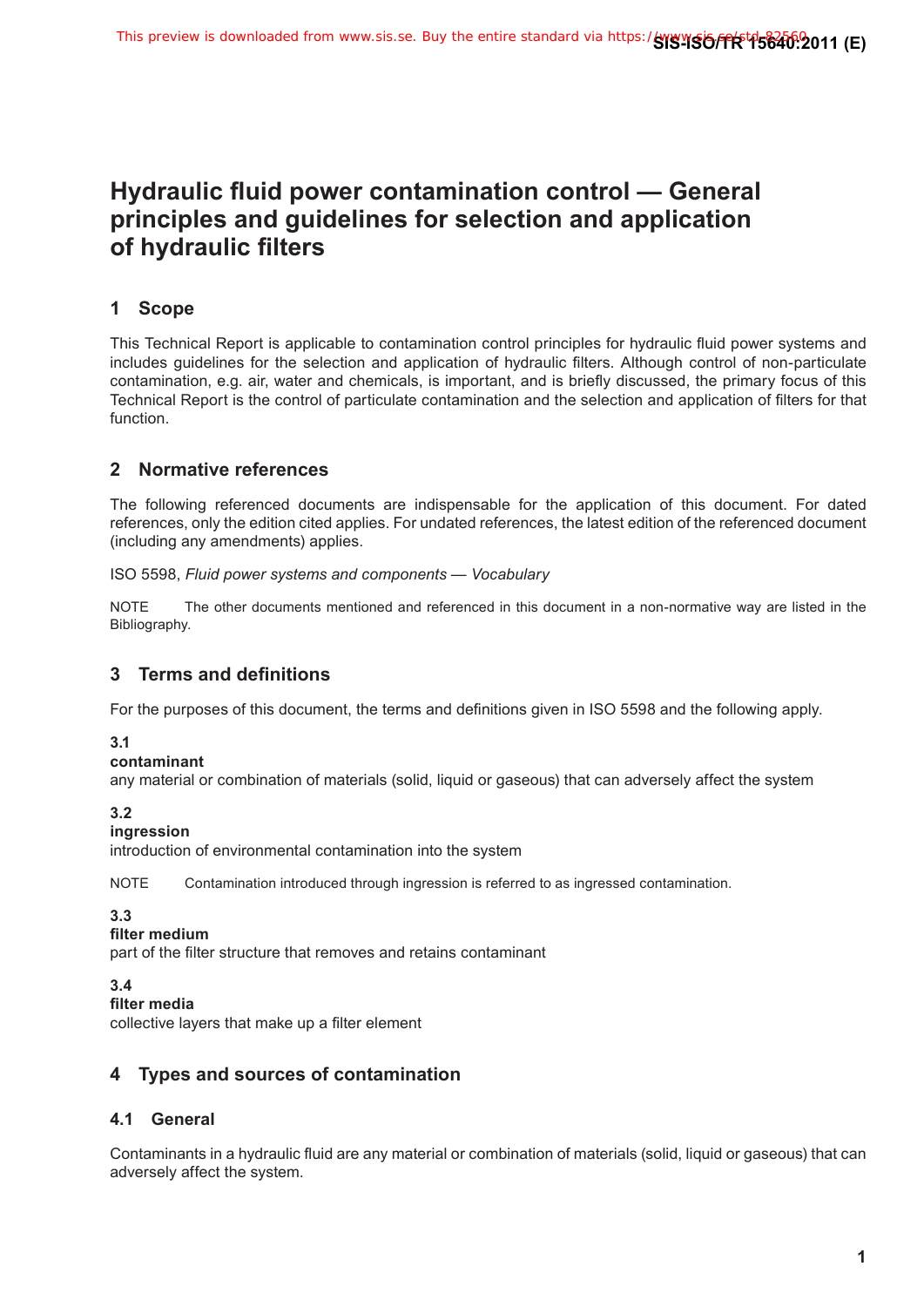#### <span id="page-9-0"></span>**4.2 Solid contaminants**

#### **4.2.1 General**

Solid contaminant particles come from four main sources as shown in Table 1 and can vary considerably in material, hardness, shape and size from sub-micrometre to millimetres.

Contaminant shape varies widely and debris can appear as granular (cube‑shaped), acicular (rod-shaped), platelets (very thin, nearly two dimensional), irregular fragments and fibres. Shape affects the way that particles are aligned in the moving fluid and thus the likelihood of the particles becoming lodged in a small clearance or trapped within the filter medium. Although quite important, particle shape is rarely reported because of the difficulties involved in its determination.

| <b>Built-in</b>                                                                                               | Ingressed                                                                                                                                                                             |                                                                                                                                                                                                         | Generated                                                                                                                                                                                           |                                                                                                                                                                                                               | <b>Maintenance</b>                                                                                                                                                                                                     |
|---------------------------------------------------------------------------------------------------------------|---------------------------------------------------------------------------------------------------------------------------------------------------------------------------------------|---------------------------------------------------------------------------------------------------------------------------------------------------------------------------------------------------------|-----------------------------------------------------------------------------------------------------------------------------------------------------------------------------------------------------|---------------------------------------------------------------------------------------------------------------------------------------------------------------------------------------------------------------|------------------------------------------------------------------------------------------------------------------------------------------------------------------------------------------------------------------------|
| (manufacturing<br>debris)                                                                                     | <b>Process</b>                                                                                                                                                                        | <b>Atmosphere</b>                                                                                                                                                                                       | <b>Surfaces</b>                                                                                                                                                                                     | <b>Fluid</b>                                                                                                                                                                                                  | (service debris)                                                                                                                                                                                                       |
| burrs<br>machining<br>swarf<br>weld spatter<br>abrasives<br>drill turnings<br>filings<br>dust<br>contaminated | initial fluid fill<br>addition of<br>$\overline{\phantom{0}}$<br>incorrect fluid<br>compressed<br>-<br>air or gas<br>pulp<br>$\qquad \qquad -$<br>pulverized<br>coal<br>ore dust<br>- | ingestion<br>$\overline{\phantom{0}}$<br>via reservoir<br>breather<br>ingestion via<br>$\overline{\phantom{0}}$<br>seals<br>reservoir<br>opening<br>rock dust<br>$\overline{\phantom{0}}$<br>mill scale | mechanical<br>$\overline{\phantom{0}}$<br>wear<br>corrosive<br>$\overline{\phantom{0}}$<br>wear<br>cavitation<br>-<br>exfoliation<br>hose<br>materials<br>filter fibres<br>$\overline{\phantom{0}}$ | re-<br>$\overline{\phantom{0}}$<br>entrainment<br>filter<br>$\overline{\phantom{0}}$<br>desorption<br>additive<br>$\overline{\phantom{0}}$<br>precipitation<br>sludge<br>insoluble<br>oxides<br>carbonisation | repairs<br>preventive<br>maintenance<br>new filter<br>$\overline{\phantom{0}}$<br>new fluid<br>$\overline{\phantom{0}}$<br>dirty hose,<br>connector,<br>components<br>top-up<br>$\overline{\phantom{0}}$<br>containers |
| components<br>dust from<br>grinding<br>incompatible<br>fluids<br>paint chips                                  | aggregates<br>$\qquad \qquad -$<br>cement<br>$\overline{\phantom{0}}$<br>catalysts<br>clays<br>$\overline{\phantom{0}}$<br>process<br>chemicals                                       | quarry dust<br>foundry dust<br>-<br>slag particles<br>—<br>dust from<br>welding and<br>grinding                                                                                                         | break-in<br>$\overline{\phantom{0}}$<br>debris<br>elastomers<br>$\overline{\phantom{0}}$                                                                                                            | coke<br>$\overline{\phantom{0}}$<br>aeration<br>varnishes                                                                                                                                                     | incorrect fluid<br>$\overline{\phantom{0}}$<br>cleaning rags<br>-<br>dust from<br>$\overline{\phantom{0}}$<br>welding and<br>grinding<br>dust from<br>atmosphere<br>and<br>workplace                                   |

**Table 1 — Primary sources of particulate contamination**

#### **4.2.2 Built-in contaminant**

All new systems contain some contaminant left during manufacture and assembly. This can consist of fibres (from rags, etc.), casting sand, pipe scale, cast iron or other metal particles, jointing material or loose paint. When a system is operated at an unusual load or if there are high pulsations in the flow, it is likely that built-in contaminant becomes dislodged.

#### **4.2.3 Ingressed contaminant**

Systems can also be contaminated during normal operation, through openings in the reservoir, inadequate air breather filters, through worn seals in vacuum conditions and by intrusion through the fluid film on piston rods. Worn seals increase the likelihood of ingression. These ingressed contaminants can be highly abrasive.

#### **4.2.4 Generated contaminant**

When a normal system has been run for a reasonable period of time, a quantity of solid contaminant can be present in the form of small metallic platelets, created by the normal wear process. For correctly designed